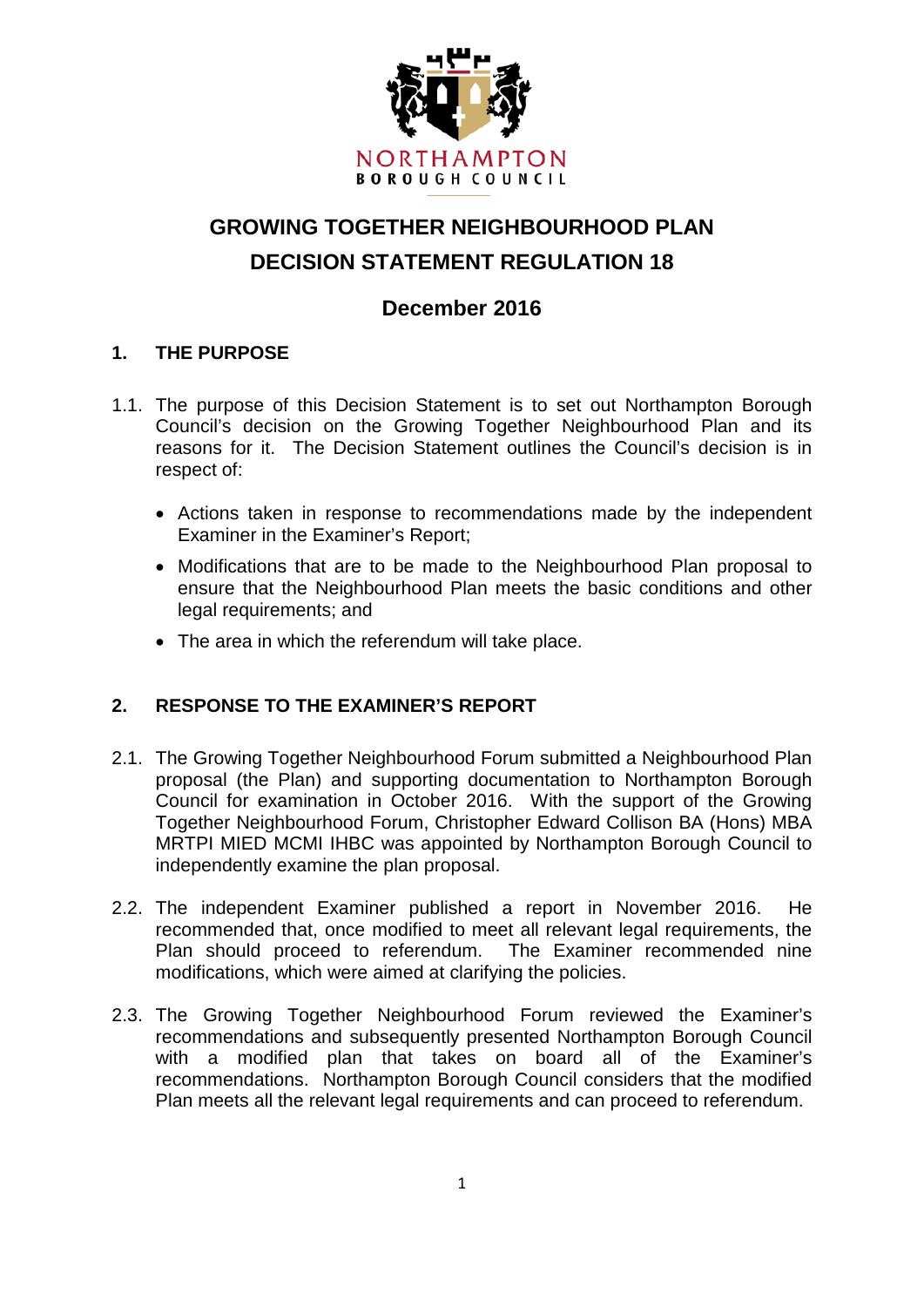### **3. DETAILS OF MODIFICATIONS**

- 3.1 Appendix 1 outlines the modifications that the Growing Together Neighbourhood Forum has made to the draft Plan following the Independent Examination. In modifying the Plan, the Growing Together Neighbourhood Forum considered each of the Examiner's recommendations. The Forum's decision on each recommendation is shown in the Table in Appendix 1.
- 3.2 Northampton Borough Council has reviewed each of the modifications made to the Plan by the Growing Together Neighbourhood Forum. The Borough Council is satisfied that the modifications made to the Plan reflect those modifications recommended by the Examiner. Northampton Borough Council therefore concludes that the Growing Together Neighbourhood Plan meets the basic conditions and other legal requirements.

#### **4. REFERENDUM AREA**

- 4.1. In September 2013, Northampton Borough Council designated the Growing Together Neighbourhood Area for the purposes of neighbourhood planning.
- 4.2. In recommending that the modified plan go forward to referendum, the Independent Examiner considered whether or not the Referendum Area should extend beyond the designated Neighbourhood Area. The Examiner recommended that the Referendum Area be the same as the Neighbourhood Area.
- 4.3. Following this recommendation, Northampton Borough Council concludes that the Referendum Area will not be extended and will be applied to the Neighbourhood Area.

#### **5. CONCLUSIONS**

- 5.1. Following the independent examination, Northampton Borough Council confirms that the Growing Together Neighbourhood Plan, as modified, meets the basic conditions and other legal requirements.
- 5.2. The Growing Together Neighbourhood Plan can proceed to a neighbourhood plan referendum. The Growing Together Neighbourhood Area boundary shall define the extent of the Referendum area.
- 5.3. Following an independent examination Northampton Borough Council now confirms that the Growing Together Neighbourhood Plan will proceed to a Neighbourhood Planning Referendum, to meet the requirements of the Localism Act 2011. The date on which the Referendum will take place is agreed as Thursday 23 February 2017.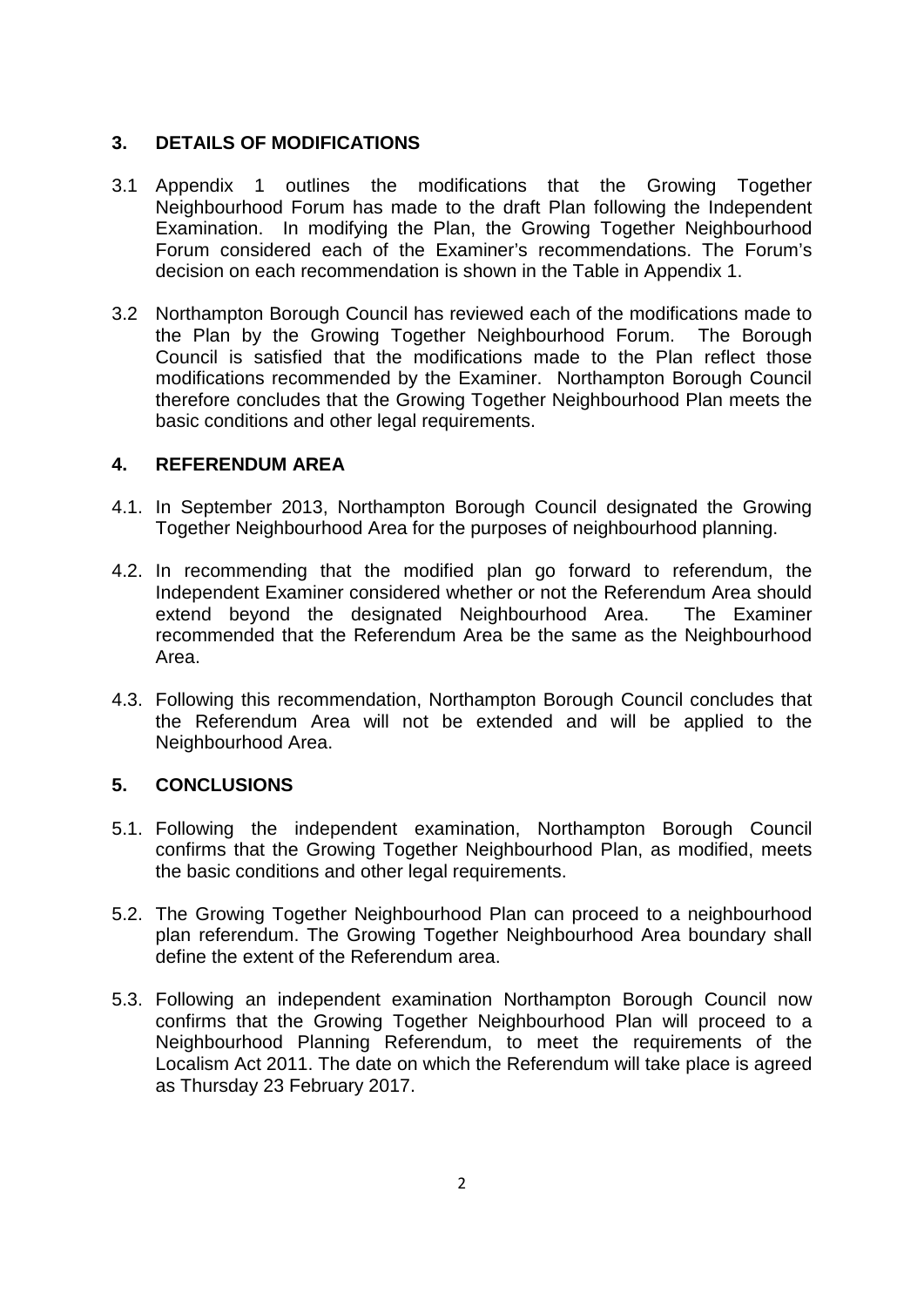### **APPENDIX 1**

#### **Table of Recommended Modifications to the Growing Together Neighbourhood Plan (GTNP)**

| <b>Examiner's Recommended</b><br><b>Modifications (ref)</b>                                                                                                                                                                                                                                                                                                                                                                                                                                                              | <b>GTNP</b> ref  | <b>Decision on</b><br>amendment and<br>reason | New text (where<br>applicable) |
|--------------------------------------------------------------------------------------------------------------------------------------------------------------------------------------------------------------------------------------------------------------------------------------------------------------------------------------------------------------------------------------------------------------------------------------------------------------------------------------------------------------------------|------------------|-----------------------------------------------|--------------------------------|
| <b>Modification 1:</b><br>In Policy DES1<br>commence the Policy with "To be<br>supported"<br>• delete "within the Growing Together<br>area"<br>• delete provision g and transfer to<br>supporting text<br>• delete provision j and present the<br>second sentence of provision j as a<br>free-standing sentence after provision i<br>The first sentence of provision j could be<br>the<br>Next<br><b>Steps</b><br>included<br>in<br>and<br>Implementation section of the Plan as a<br>non-statutory community aspiration | DES <sub>1</sub> | Agreed.                                       | Amend as shown.                |
| <b>Modification 2:</b><br>Replace Policy H1 with "Proposals for new<br>residential development should provide a<br>mix of types of homes that reflects the<br>latest assessment of local housing needs.<br>Proposals that will deliver affordable<br>homes, particularly 1 and 2 bedroom units,<br>will be supported"                                                                                                                                                                                                    | H1               | Agreed.                                       | Amend as shown.                |
| <b>Modification 3:</b><br>In Policy H2<br>• combine the introductory statement<br>and the text of provision a to form a<br>single sentence<br>delete provisions b and c<br>delete "may"                                                                                                                                                                                                                                                                                                                                  | H <sub>2</sub>   | Agreed.                                       | Amend as shown.                |
| <b>Modification 4:</b><br>In Policy DEV1 replace provision c with<br>"include a sustainable drainage strategy<br>for the lifetime of the development"                                                                                                                                                                                                                                                                                                                                                                    | DEV <sub>1</sub> | Agreed.                                       | Amend as shown.                |
| <b>Modification 5:</b><br>In Policy CO1 after "welcome" insert "and<br>supported"                                                                                                                                                                                                                                                                                                                                                                                                                                        | CO <sub>1</sub>  | Agreed.                                       | Amend as shown.                |
| <b>Modification 6:</b>                                                                                                                                                                                                                                                                                                                                                                                                                                                                                                   | CO <sub>2</sub>  | Agreed.                                       | Amend as shown.                |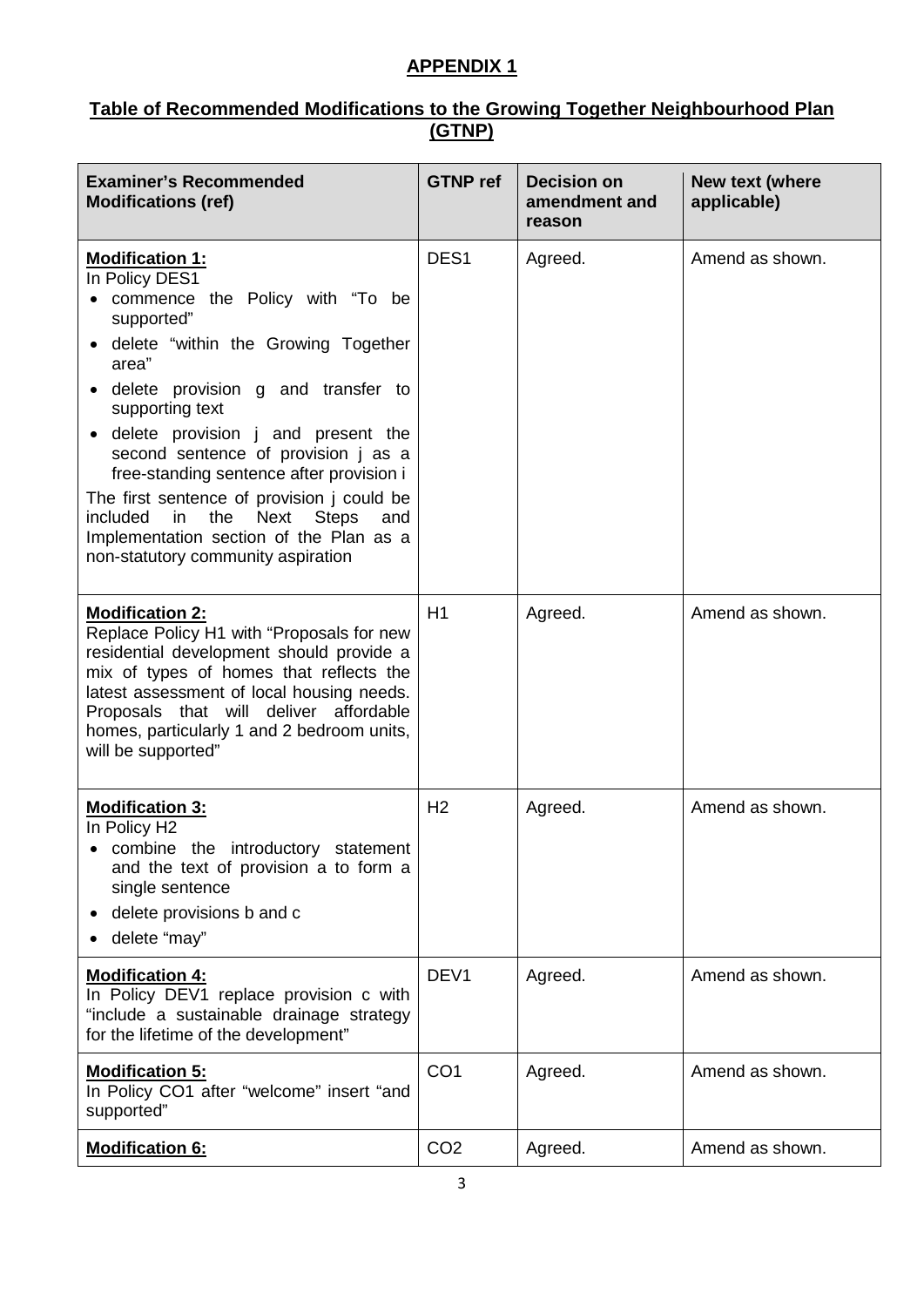| In Policy CO <sub>2</sub><br>"permitted" and<br>$\bullet$ delete<br>insert<br>"supported"<br>• after "alternative" insert "community<br>facility"<br>• delete "Section 8" and insert "Section<br>7" |     |         |                 |
|-----------------------------------------------------------------------------------------------------------------------------------------------------------------------------------------------------|-----|---------|-----------------|
| <b>Modification 7:</b><br>In Policy RE1:<br>• after "viability of" insert "any of"<br>• delete "there" and insert "proposals"<br>• before "key" insert "a"                                          | RE1 | Agreed. | Amend as shown. |
| <b>Modification 8:</b><br>In Policy T1 after "routes should" replace<br>the text with "include sufficient lighting to<br>make users feel safe and secure"                                           | T1  | Agreed. | Amend as shown. |

In addition, the Examiner states that a number of consequential modifications to the general text of the Neighbourhood Plan will be necessary as a result of recommended modifications relating to policies. These have been identified below (amendments associated with capitals, lower case, bullet points, full stops and general typing mistakes have not been recorded).

| <b>Modification 9:</b>                                                                                |                                                                                                                   |                                                       |  |  |
|-------------------------------------------------------------------------------------------------------|-------------------------------------------------------------------------------------------------------------------|-------------------------------------------------------|--|--|
| Identified errors that are typographical in nature. Modification of general text will be necessary to |                                                                                                                   |                                                       |  |  |
| achieve consistency with the modified policies                                                        |                                                                                                                   |                                                       |  |  |
| Reference                                                                                             | <b>Amendment</b>                                                                                                  | <b>Reasons</b>                                        |  |  |
| 6.6                                                                                                   | Amend the second sentence of paragraph 6.6. to read as                                                            | Consequential amendment                               |  |  |
|                                                                                                       | follows:                                                                                                          | with<br>reference<br>to                               |  |  |
|                                                                                                       | 'The 'Secured by Design' principles (or any equivalent                                                            | Examiner's Modification 1.                            |  |  |
|                                                                                                       | standard which might amend or replace it in the future) will                                                      |                                                       |  |  |
|                                                                                                       | provide the framework to ensure crime and the fear of crime                                                       |                                                       |  |  |
|                                                                                                       | can be reduced. These platforms will ensure new                                                                   |                                                       |  |  |
|                                                                                                       | development will help establish a strong sense of place and                                                       |                                                       |  |  |
|                                                                                                       | contributes positively to the creation of a well-functioning,                                                     |                                                       |  |  |
|                                                                                                       | visually attractive, safe and accessible environment.'                                                            |                                                       |  |  |
| 7.7.7.8                                                                                               | Delete the last sentence of paragraph 7.7 and move to                                                             | Consequential amendment                               |  |  |
| and 7.9                                                                                               | create a new paragraph 7.9 with amendments (see below).                                                           | with<br>reference<br>to<br>Examiner's Modification 1. |  |  |
|                                                                                                       |                                                                                                                   |                                                       |  |  |
|                                                                                                       | Insert a new paragraph 7.8 to read as follows:<br>'The Forum recognises the importance of environmental           |                                                       |  |  |
|                                                                                                       |                                                                                                                   |                                                       |  |  |
|                                                                                                       | performance and energy efficiency. Schemes which<br>minimise the reliance of fossil fuels through the progression |                                                       |  |  |
|                                                                                                       | of renewable energy technologies will be supported.'                                                              |                                                       |  |  |
|                                                                                                       |                                                                                                                   |                                                       |  |  |
|                                                                                                       | Insert a new paragraph 7.9 to read as follows                                                                     |                                                       |  |  |
|                                                                                                       | 'It is recognised, however, that in some cases the measures                                                       |                                                       |  |  |
|                                                                                                       | highlighted in 7.7 and 7.8 will require other legal processes                                                     |                                                       |  |  |
|                                                                                                       | to be followed, some of which are outside the planning                                                            |                                                       |  |  |
|                                                                                                       | system and separate to the Neighbourhood Plan."                                                                   |                                                       |  |  |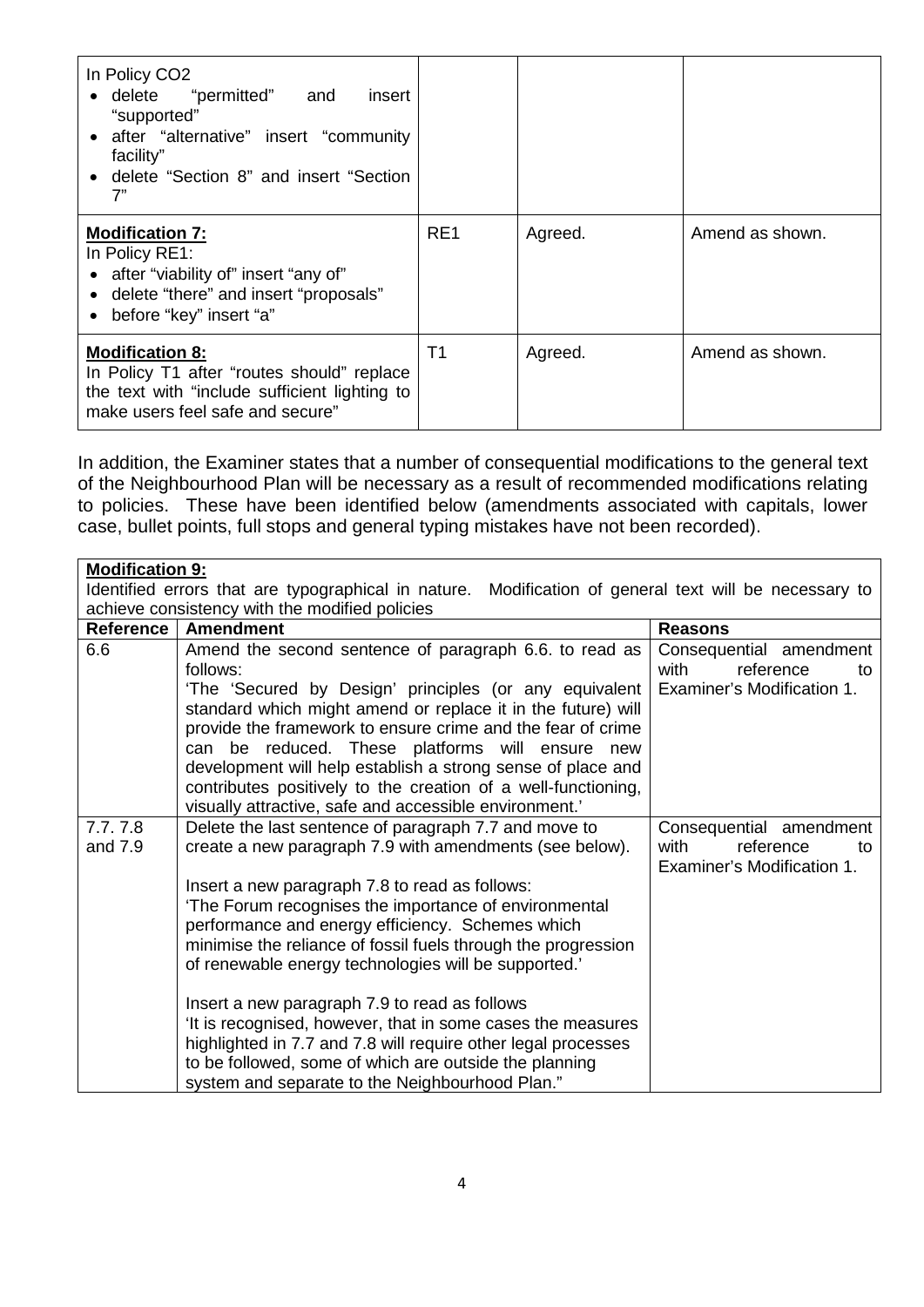# **Map of the Growing Together Referendum Area**